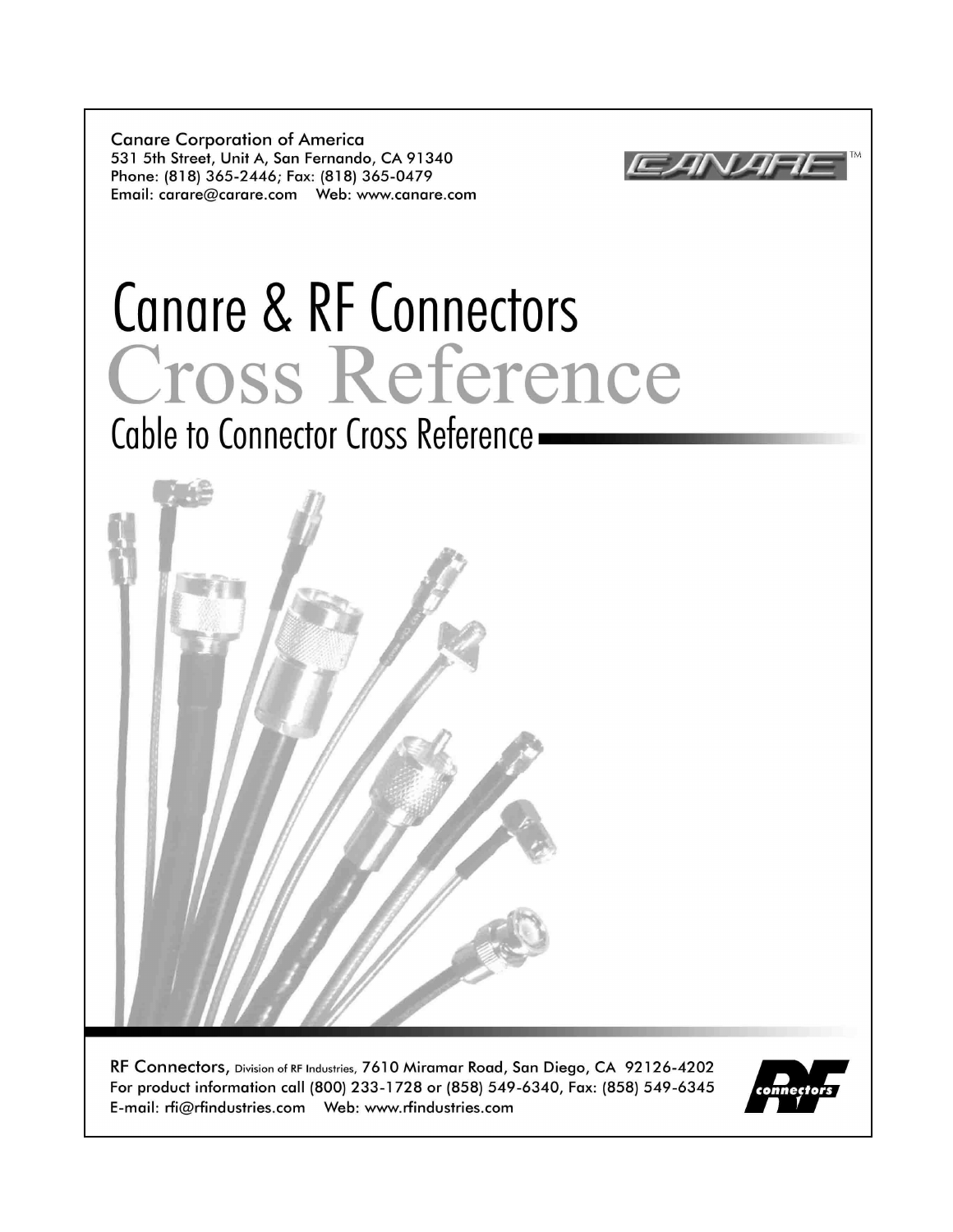## **HOW TO USE THIS MANUAL**

This manual is organized first by CANARE Cable groups and then by the types of RFI connectors available for each group. The connector lists are divided into subgroups by interface type.

Each connector listing contains the RFI part number, the description and the materials used for each connector. The materials listings consist of the body, shell, pin/contact, and dielectric.

The Cable Number Locator below is supplied for easy cross-referencing by cable part number to page number.

#### *Example:*

*You need to know if RFI has an N Male Clamp Solder Plug for CANARE LV-61S.* 

*Refer to the table below for CANARE LV-61S. Go to page 12. Under the heading for CANARE LV-61S you will find RFN-1904-1N and RFN-1904-1S.* 

From the description and the materials information you are able to determine if one of these connectors works for your application. The legend on page two explains the material codes used in this manual.

**Part numbers with an (\*) are special order only.** If you have special requirements, please contact RF Industries' sales department for assistance.

| Cable # | Page # $ $ Cable # $ $ Page # |               |  |
|---------|-------------------------------|---------------|--|
|         |                               |               |  |
| LV-61S  |                               | <b>LV-77S</b> |  |

#### **Cable Number Locator**

*The information found in this guide was compiled using specifications that were current at the time of compilation. Please note that manufacturer's specifications are subject to change without notice. We therefore suggest that after using this guide to make your initial connector selections, you should obtain the latest product specifications from this cable manufacturer and RF Industries.*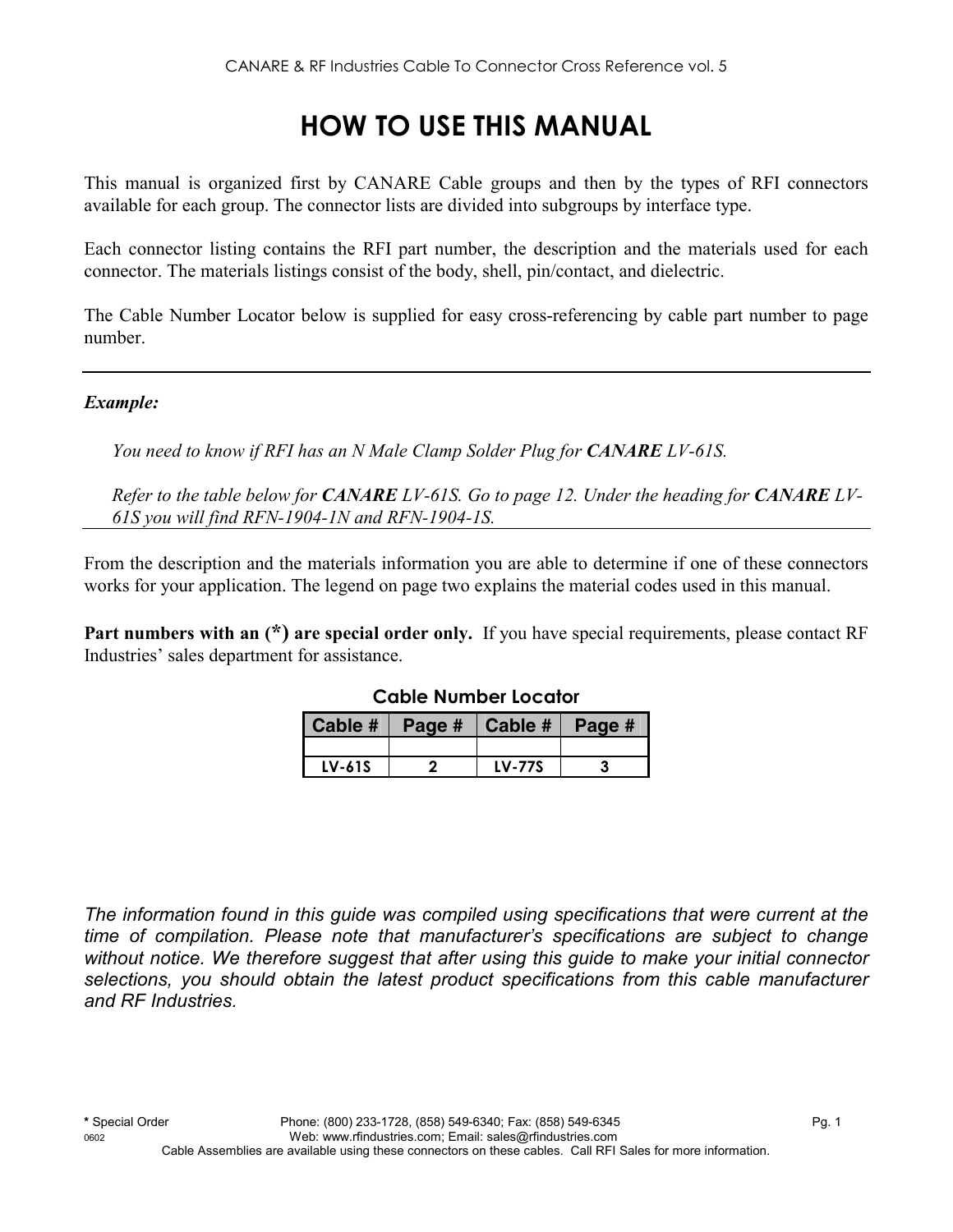### **CANARE & RF INDUSTRIES CABLE TO CONNECTOR CROSS REFERENCE**

| Legend                      |                             |                    |                                    |  |  |
|-----------------------------|-----------------------------|--------------------|------------------------------------|--|--|
| <b>BODY PLATING</b>         | <b>SHELL PLATING</b>        | <b>PIN/CONTACT</b> | <b>DIELECTRIC</b>                  |  |  |
| C - Chrome                  | C - Black Chrome            | $G - Gold$         | <b>B</b> - Bakelite, Dap, Phenolic |  |  |
| $G - Gold$                  | $G -$ Gold                  | $N -$ Nickel       | <b>D</b> - Delrin, Polypropylene   |  |  |
| $N - Nickel$                | N - Nickel                  | $S - Silver$       | T-PTFF                             |  |  |
| $S - Silver$                | S - Silver                  |                    |                                    |  |  |
| <b>SS</b> - Stainless Steel | <b>SS - Stainless Steel</b> |                    |                                    |  |  |

#### **Canare LV-61S**

| <b>PART NUMBER</b>  | <b>DESCRIPTION</b>                                   | <b>BODY</b>    | <b>SHELL</b>   | P/C         | <b>DIE</b>              |
|---------------------|------------------------------------------------------|----------------|----------------|-------------|-------------------------|
| <b>BNC</b>          |                                                      |                |                |             |                         |
| <b>RFB-1701-D</b>   | <b>BNC Male Clamp Plug</b>                           | N              | N              | G           | Т                       |
| <b>RFB-1705</b>     | <b>BNC Male Twist-on Plug</b>                        | N              | N              | S           | D                       |
| RFB-1706-9          | <b>BNC Male Crimp Plug (Quick Disconnect)</b>        | N              | N              | G           | D                       |
| <b>RFB-1707-D</b>   | <b>BNC Male Crimp Plug</b>                           | N              | N              | G           | $\top$                  |
| <b>RFB-1707-2</b>   | BNC Male Crimp Plug; UG-1789/U                       | N              | N              | G           | D                       |
| RFB-1709-D*         | <b>BNC Male Right Angle Clamp Plug</b>               | N              | N              | G           | $\top$                  |
| <b>RFB-1710-D</b>   | <b>BNC Male Right Angle Crimp Plug</b>               | N              | N              | G           | T                       |
| RFB-1710-D-05*      | BNC Male Right Angle Twist On Plug                   | N              | N              | G           | $\top$                  |
| <b>RFB-1717</b>     | <b>BNC Female Crimp Rear Mount Bulkhead Jack</b>     | N              | $\overline{a}$ | G           | D                       |
| <b>RFB-1717-D</b>   | BNC Female Crimp Rear Mount Bulkhead Jack            | $\mathsf{N}$   | ---            | G           | $\top$                  |
| <b>RFB-1720</b>     | BNC Female Solder Clamp Socket; UG-261/U             | N              | ---            | $\mathbf S$ | $\top$                  |
| RFB-1720-D*         | <b>BNC Female Clamp Jack</b>                         | N              | ---            | G           | $\top$                  |
| <b>RFB-1722</b>     | <b>BNC Female Twist-on Socket Jack</b>               | N              | ---            | S           | D                       |
| <b>RFB-1724</b>     | <b>BNC Female Crimp Jack</b>                         | $\mathsf{N}$   | ---            | G           | D                       |
| <b>RFB-1724-D</b>   | <b>BNC Female Crimp Jack</b>                         | $\mathsf{N}$   | $\overline{a}$ | G           | $\mathsf{T}$            |
| <b>RFB-1760</b>     | BNC Wall Plate Flush Mount Crimp Jack                | ${\sf N}$      | ---            | G           | D                       |
| <b>RFB-1761</b>     | <b>BNC Wall Plate Flush Mount Twist-on Jack</b>      | N              | $---$          | G           | D                       |
| <b>Mini Bayonet</b> |                                                      |                |                |             |                         |
| <b>RFM-2000</b>     | Mini-Bayonet Female Crimp Cable Jack; Kings KM-59-23 | N              | $---$          | G           | T                       |
|                     | N                                                    |                |                |             |                         |
| <b>RFN-1001-S</b>   | N Male Solder Plug                                   | $\mathsf S$    | $\mathsf S$    | G           | T                       |
| <b>RFN-1904-1N</b>  | N Male Clamp Solder Plug; UG-603/U, A/U              | $\mathsf{N}$   | N              | G           | T                       |
| <b>RFN-1904-1S</b>  | N Male Clamp Solder Plug; UG-603/U, A/U              | $\mathbf S$    | S              | G           | $\overline{\mathsf{T}}$ |
| <b>RFN-1907-2S</b>  | N Male Crimp Plug                                    | S              | S              | G           | $\mathsf{T}$            |
|                     | <b>TNC</b>                                           |                |                |             |                         |
| RFT-1801*           | <b>TNC Male Clamp Solder Plug</b>                    | N              | N              | S           | $\mathsf T$             |
| RFT-1803-1          | TNC Male Crimp Plug (Captive Pin); MS39012/26-0012   | N              | N              | G           | D                       |
| <b>RFT-1805</b>     | TNC Male Solderless Plug; Amphenol 31-5061           | $\overline{N}$ | N              | S           | D                       |
| <b>RFT-1807</b>     | TNC Male Twist on Plug; AMP 221983-1                 | N              | N              | $\mathbf S$ | D                       |
| <b>RFT-1813</b>     | TNC Female Crimp Bulkhead; MS39012/28-0012           | $\mathsf{N}$   | $\overline{a}$ | G           | D                       |
| <b>RFT-1815</b>     | TNC Female Twist on Cable Jack                       | $\mathsf{N}$   | $---$          | S           | D                       |
| <b>UHF</b>          |                                                      |                |                |             |                         |
| <b>RFU-500</b>      | UHF Solder Plug; PL-259; Use with RFU-531 Reducer    | $\mathbf S$    | N              | S           | Dap                     |
| <b>RFU-501</b>      | UHF Solder Plug; PL-259; Use with RFU-531-S Reducer  | $\mathbf S$    | S              | $\mathbf S$ | Τ                       |
| <b>RFU-506</b>      | <b>UHF Male Crimp Plug</b>                           | N              | N              | S           | Dap                     |
| $\cdots$            | DL (888) 888 1788 (858) 518 8818 E (858) 518 8815    |                |                | $\sim$      |                         |

**\*** Special Order Phone: (800) 233-1728, (858) 549-6340; Fax: (858) 549-6345 Pg. 2

0602 Web: www.rfindustries.com; Email: sales@rfindustries.com

Cable Assemblies are available using these connectors on these cables. Call RFI Sales for more information.